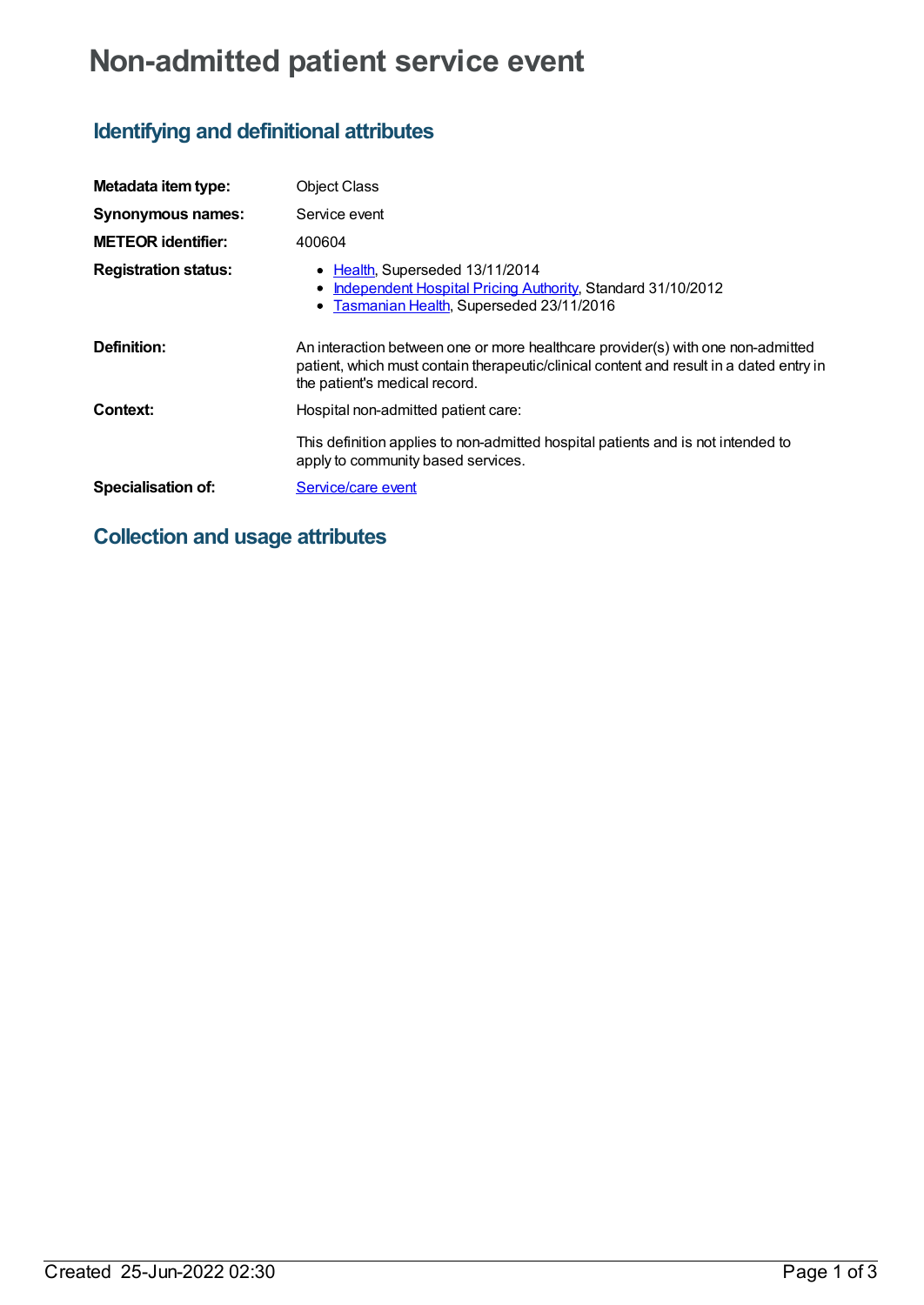**Guide for use:** The Non-admitted patient (NAP) data set is intended to capture instances of healthcare provision from the point of view of the patient. This may be for assessment, examination, consultation, treatment and/or education.

> One service event is recorded for each interaction, regardless of the number of healthcare providers present.

#### **Events broken in time:**

The period of interaction can be broken but still regarded as one service event if it was intended to be unbroken in time. This covers those circumstances in which treatment during a service event is temporarily interrupted for unexpected reasons, for example, a healthcare provider is called to assess another patient who requires more urgent care. Where a healthcare provider is unable to complete the interaction, it is considered to be a service event only if the definition of service event (above) is met.

#### **Setting:**

Service events can occur in an outpatient clinic or other setting.

#### **Mode:**

Service events delivered via Information and Communication Technology (ICT) (including but not limited to telephone and where the patient is participating via a video link) are included if:

- they are a substitute for a face-to-face service event, and
- the definition of a service event (above) is met.

### **Accompanied patients:**

If a patient is accompanied by a carer/ relative, or the carer/relative acts on behalf of the patient with or without the patient present (e.g. mother of 2 year old patient or carer for incapacitated patient), only the patient's service event is recorded unless the carer/relative interaction meets the definition of a service event (above).

Note: carer refers to an informal carer only.

### **Service events delivered in groups:**

Care provided to two or more patients by the same service provider(s) at the same time can also be referred to as a group session.

One service event is recorded for each patient who attends a group session regardless of the number of healthcare providers present, where the definition of a service event (above) is met.

Should a patient receive care both as an individual and as part of a group within a single session, this must be reported as two separate service events.

#### **Service requests:**

A service event is the result of a service request (including formal referral and selfreferral or attendance at a walk-in clinic).

### **Activities which do not meet the definition of a service event include:**

- Work-related services provided in clinics for staff.
- Non-attendances for a booked outpatient or booked outpatient services that did not go ahead.

**Collection methods:** Where providers from multiple clinics, establishments or locations are present at a service event, only one service event should be reported nationally. This reflects the reality that, where providers from different organisations are involved, they are likely to record service events separately. This will be resolved into one service event, where possible, by the jurisdiction centrally before national reporting.